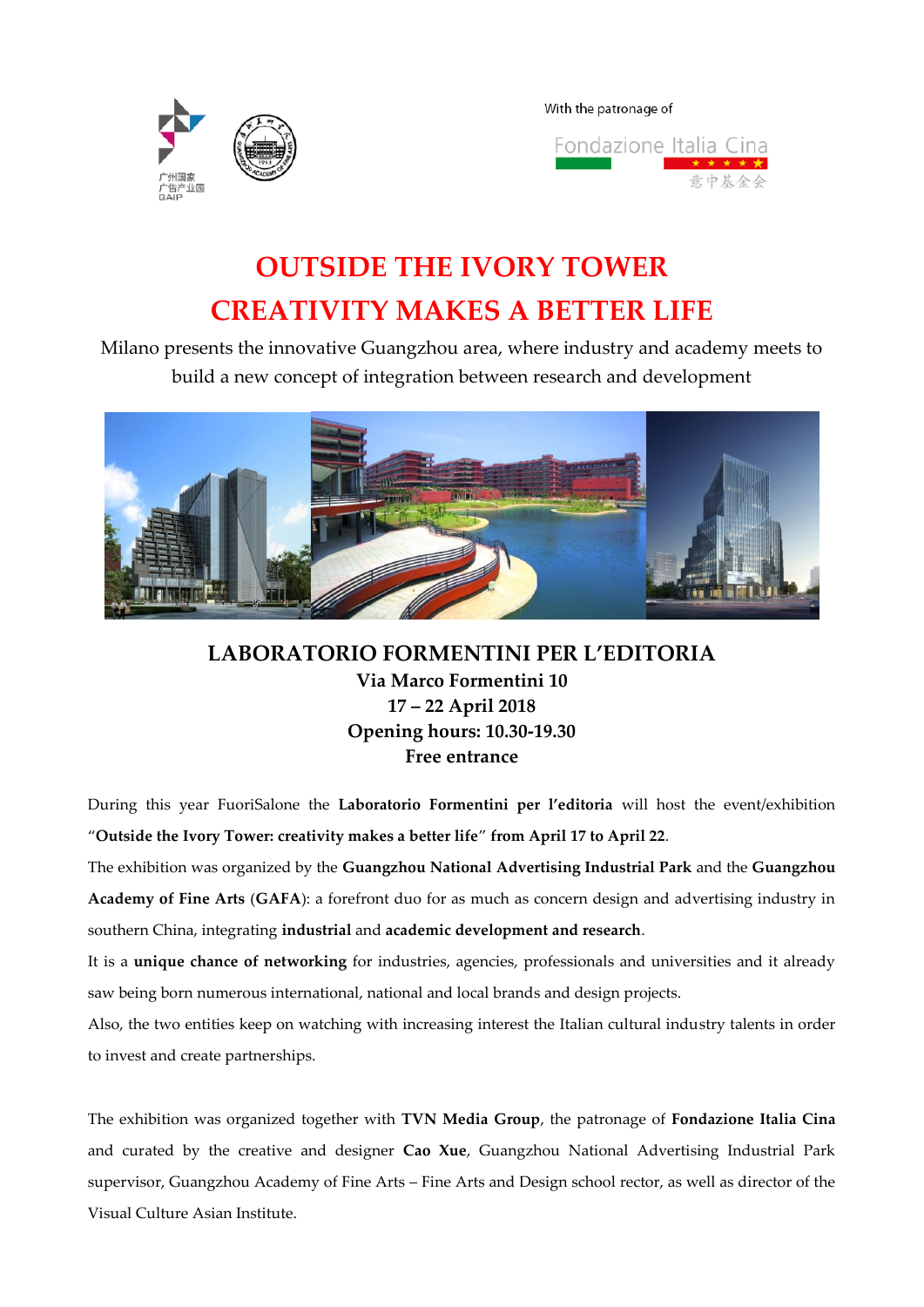The event/exhibition in Milan presents a synergic eco system, reflection of a country with a main role in the global market and which aim is to become the first industrial power within 2049 (People's Republic Of China foundation centenary).

Furthermore, China is rebuilding its own industry led by the "**Made in China 2025**" plan.

In the heart of Brera you will find an innovative overview on the "oriental Silicon Valley", a *hub leader* in art, design and advertising. The aim of this project is that of summarize the essence of Chinese philosophy and culture through unique creative concepts.

**Time development, regional culture, urban construction** and **life aesthetic** are the cardinal points along which the exhibition unwinds. Renderings of the future urban development of the Guangzhou area, but also videos and design objects - such as the **Kitchen Funnel** by **Zhang Jiang, Reddot Awards 2016** winner, Industrial Design professor at GAFA and one of the most important Chinese industrial designers; the **Guangzhou logo** designed by **Cao Xue**, which reflects a modern, international, clever city: the tower, the city symbol, represents sails and birds, main signs of change – will be exposed.

**Industrial Park** and **GAFA** created an extraordinary process of integration between **business** and **education**, **industry** and **academy**. Thanks to the connection between theory and practice it has been possible to exceed the dualism between inside and outside the tower: internal and external academy resources interact among them in order to realize a final project.

The **Guangzhou Academy of Fine Arts** (**GAFA**), the design and art academy, is placed in southern China, located in a strategic position between **Hong Kong** and **Macau**. The Academy contributed actively to the economic and cultural development of the entire nation. The Guangzhou area is pioneering for as much as concern design, developing all the phases of creation.

The **Guangzhou National Advertising Industrial Park** is a governmental project, the first economic and advertising centre allocated in a university. It is divided in two zones (A and B): the zone A is set in the GAFA area, while the zone B is set in the **Guangzhou International Media Harbour** area, the new Guangzhou Radio and Television station headquarters since august 2015.

The outcome is a combination between **industry**, **education**, **design** and **advertising**, counting today **15 specialized industries** such as **publishing** (SANDU CulturalMedia), **design** (Guangzhou Jimei Design Engineering; Guangzhou College of Fine Arts Furniture Design & Research Institute; Fang Suo Commune), **marketing** (Guangdong Insight Brand Marketing Group), **creativity** (GAFA & Yulan Creative Institute of Furnishings Art), **advertising** (Mixmind Art & Design Co).